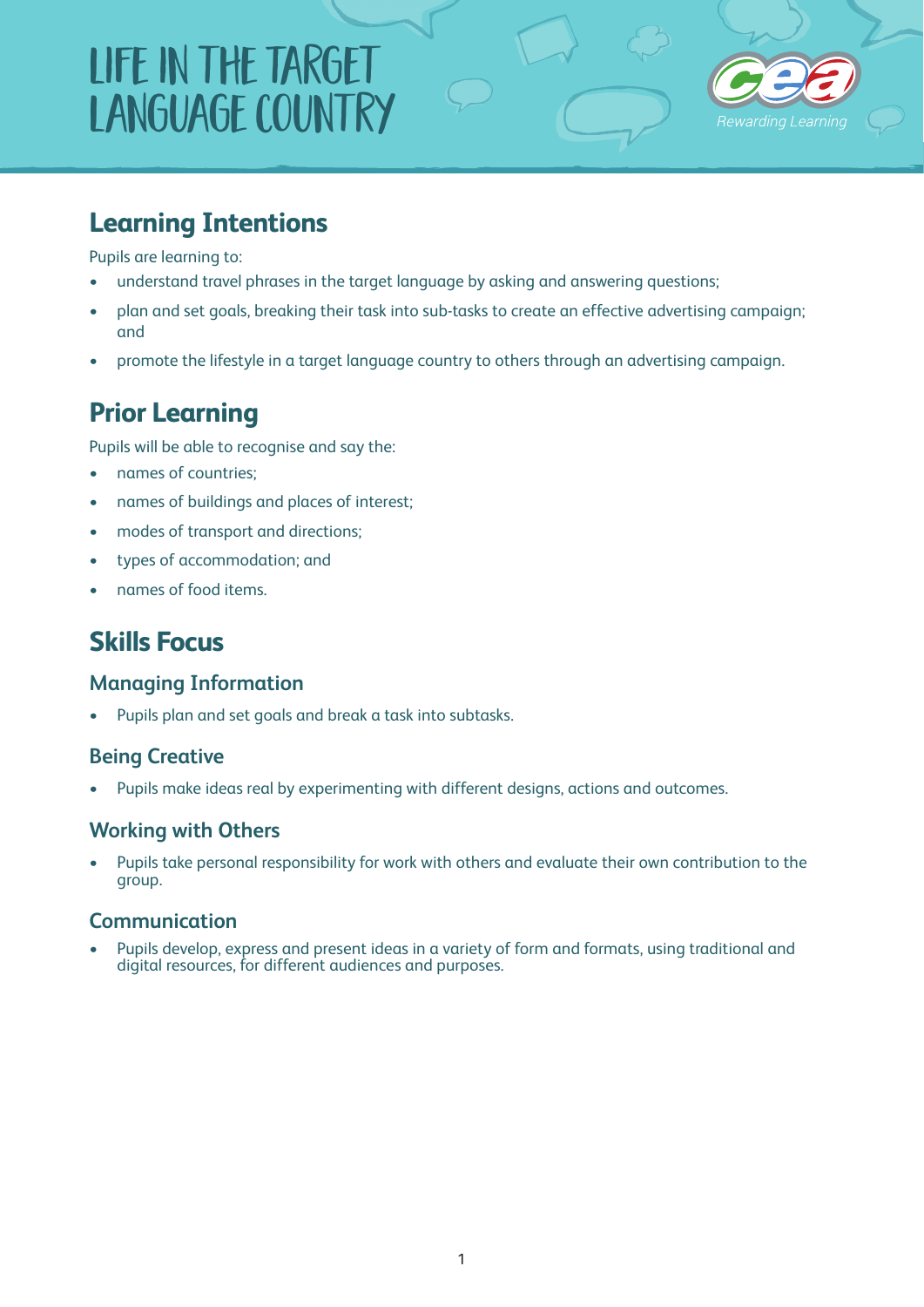## Life in the Target Language Country



### **Activity**

### **Create an advertising campaign to a target language country**

This activity is ideal for the end of term. Make sure your pupils have internet access. Ask them to work in groups.

Give each group the following numbered list.

#### **1. The scenario**

Imagine you are working for a travel company and you need to promote a destination in the target language country.

### **2. The task**

You must produce one of the following:

- a poster with labelled images of the country;
- a leaflet or pamphlet to include the information below;
- an advertisement for the local newspaper; or
- an advertisement for the local radio.

#### **3. What to do**

Search online or use other resources to find your target country's:

- area:
- population;
- capital;
- currency;
- official and regional languages; and
- weather, seasonal variations and a temperature chart.

Use different resources to gather information, for example promotional videos from the country or travel company websites.

#### **4. Target audience**

Aim to attract a wide variety of customers, for example those seeking adventure, peace and tranquillity, cheap or expensive.

#### **5. Required information**

Make sure that you have the information you need to answer these questions:

- What is the name of the country?
- Where is the country?
- What can you visit?
- What can you eat?
- What price is a meal?